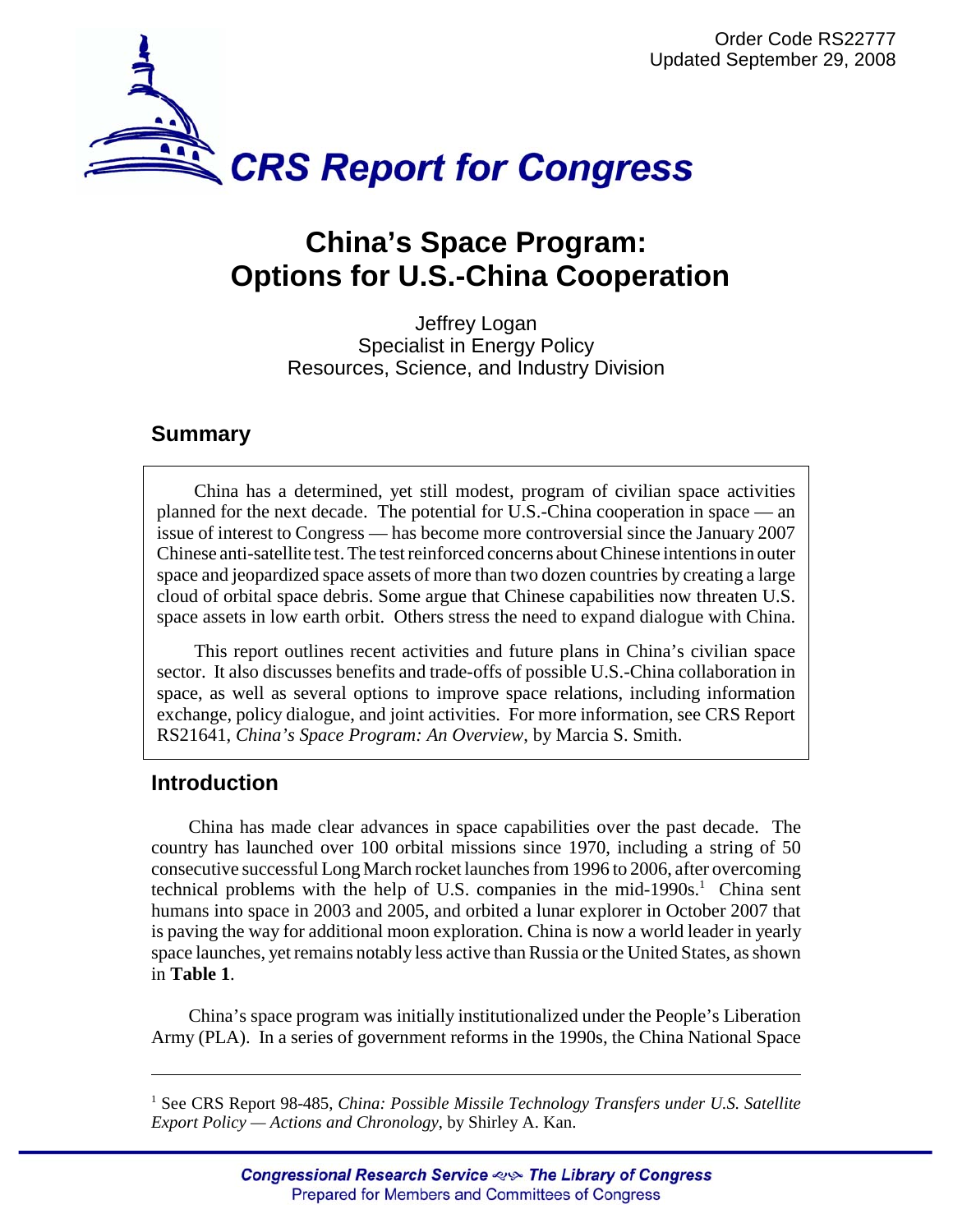Administration (CNSA) — roughly equivalent to the U.S. National Aeronautics and Space Administration (NASA) — was created under the civilian Commission of Science, Technology and Industry for National Defense. The PLA continues to play a role in China's overall space activities, managing both manned civilian and military efforts, while CNSA handles unmanned scientific projects and international collaboration. China's space activities and intentions are not transparent; the dual-use nature of most space technology compounds the uncertainties of interpreting Chinese decision making.

|      | <b>Russia</b> | U.S. | <b>China</b> | EU | <b>Japan</b> | India |
|------|---------------|------|--------------|----|--------------|-------|
| 2003 | 21            | 26   |              |    |              |       |
| 2004 | 23            | 19   |              |    |              |       |
| 2005 | 26            | 16   |              |    |              |       |
| 2006 | 25            | 23   |              |    |              |       |
| 2007 | 22            | 16   |              |    |              |       |

**Table 1. Reported Spaceflights Launched by Country, 2003-2007**

**Source**: NASA, "The Year in Review," 2003-2006, and *Space News*, 2007.

China's Space White Paper of 2006 states that Chinese space activities are subservient to domestic social and economic development goals, which include national security.<sup>2</sup> China has been a strong proponent of an arms control regime in space and has argued for the peaceful use of outer space in the United Nations' Conference on Disarmament and at the Prevention of an Arms Race in Outer Space dialogue. Some claim that China takes this stand in order to prevent further progress by the United States in space while allowing it to covertly catch up.<sup>3</sup>

China's spending on space is growing, although details are often not available. The CNSA reports to have a budget about one-tenth the size of NASA's.<sup>4</sup> Western experts estimate Chinese space spending at \$1.4-2.2 billion per year, on par with France and Japan.<sup>5</sup> Chinese budget opacity, the dual-use nature of most space technology, and currency conversion difficulties make direct comparisons uncertain.

China collaborates with other countries on civilian space activities, but it is not considered a key member of the international space community.<sup>6</sup> Currently, China collaborates with Russia, the European Union (EU), Brazil, Canada, Nigeria, and others. The Russian partnership is probably the most active and has benefitted China's manned space effort significantly. A China-EU collaborative framework on space has been in

<sup>&</sup>lt;sup>2</sup> "China's Space Activities in 2006," White Paper issued by the Information Office of the State Council of the People's Republic of China, October 2006.

<sup>&</sup>lt;sup>3</sup> See, for example, speech by Senator Jon Kyl, "China's Anti-Satellite Weapons and American National Security," delivered on January 29, 2007, at the Heritage Foundation.

<sup>&</sup>lt;sup>4</sup> "Chinese Annual Space Budget Exceeds Two Billion Dollars," Space Daily, Beijing, October 12, 2006.

<sup>5</sup> Dean Cheng, *Space News*, "Dragons in Orbit: China's Space Program Merits Greater Attention," 21 August 2006.

<sup>&</sup>lt;sup>6</sup> This was concluded by a panel of U.S. experts on Chinese space activities. "China's Space Program: Civilian, Commercial and Military Aspects," CNA Conference Report, May 2006.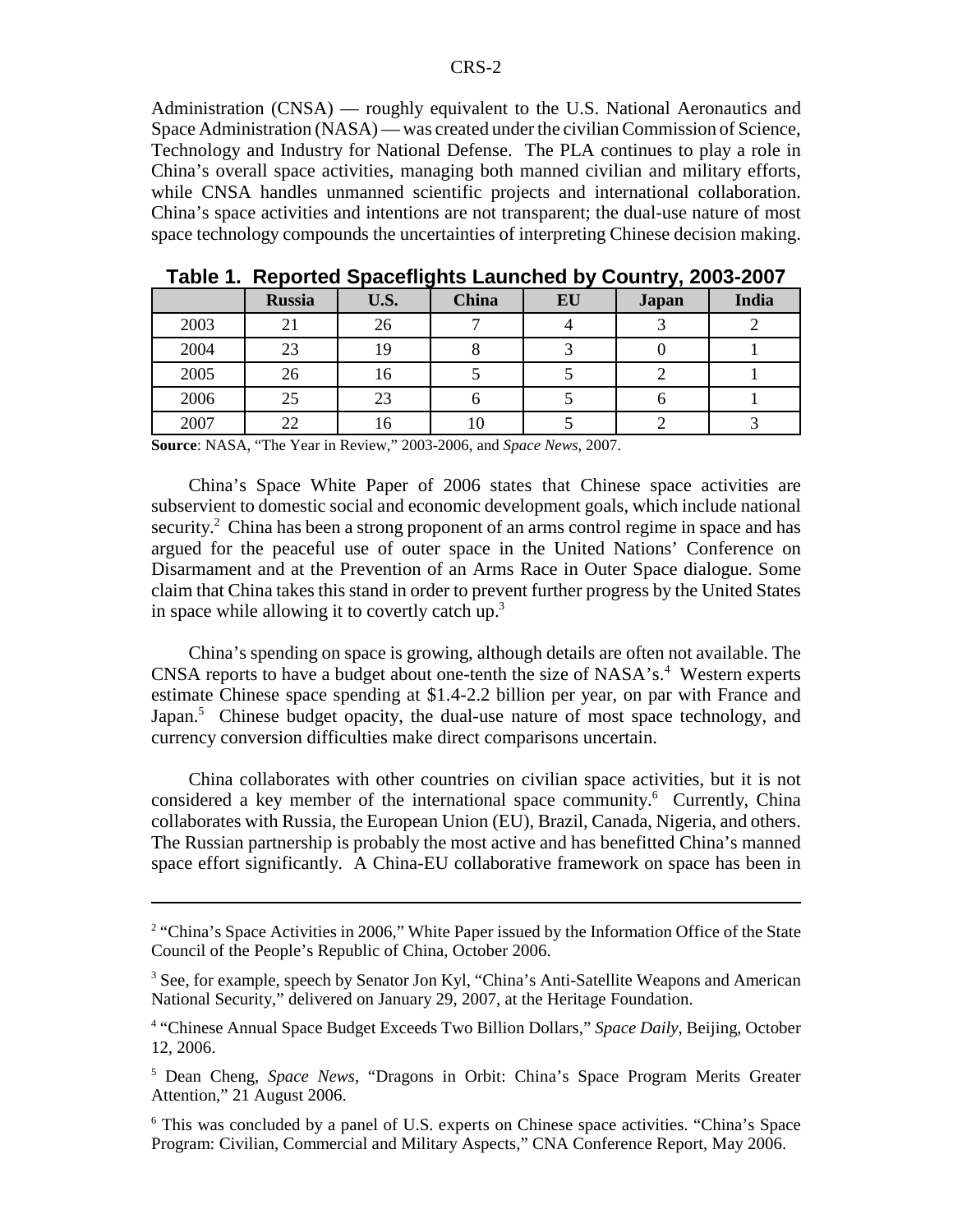place since 1998. This includes cooperation on the EU-led Galileo satellite positioning system, but progress on this has been slow and sometimes controversial. Competition in space also exists among China, India, Japan, and South Korea. Although there may be military implications to this competition, each country seems more focused on building national pride by displaying technology prowess.

#### **China's Human Space Flight Program**

China's program to launch humans into space began earnestly in 1992 and is designated as "Project 921." China has apparently chosen the more expensive route of sending humans into space, over machines, for the wider attention it attracts both domestically and internationally. A manned program builds greater national prestige an increasingly important political benefit in China — and by drawing international attention to the country's technical capabilities.

China has made steady, although unremarkable progress in its human space schedule. Compared to the U.S. Apollo and Soviet Soyez programs of the 1960s and 1970s, China's Shenzhou effort is far more modest.<sup>7</sup>

Project 921 is divided into three phases. Phase I included the first five Shenzhou flights, culminating in China's first human spaceflight on October 15, 2003. Phase II began with Shenzhou 6, which flew two Chinese taikonauts<sup>8</sup> on a five-day mission starting on October 12, 2005. Shenzhou 7 was a three-day mission starting on September 24, 2008, and built experience with extra-vehicular activities. Shenzhou 8, 9, and 10 are scheduled for 2009-2010 and will attempt to establish a space laboratory module with docking capability. Shenzhou 9 will test docking procedures with the module delivered by Shenzhou 8, and Shenzhou 10 will carry a crew to the module. Phase III is less well developed, but includes establishing a permanent space station. China claims that it has not set a date for development of the station.<sup>9</sup> The Shenzhou modules have been designed to dock at the International Space Station if that becomes politically feasible in the future.

## **China's Lunar Exploration Activities and Beyond**

On October 24, 2007, China successfully launched Chang-e 1, the country's first lunar probe. Approximately 14 days later, the probe entered final orbit around the moon. China became the fourth country to orbit a satellite around the moon; Japan became the third only weeks before China. Orbiting 200 kilometers (124 miles) above the surface, China's explorer uses stereo cameras and X-ray spectrometers to map three dimensional images of the lunar surface. One goal of the mission is to begin mapping potential lunar resources that could some day be used by Chinese industry. China plans to send Chang-e 2, equipped with a robotic lunar rover, to the moon around 2012. Approximately five years later, Chang-e 3 is scheduled to send another rover to collect samples that will be

<sup>&</sup>lt;sup>7</sup> Steve Dutch, "Chronology of Pre-Space Shuttle Manned Space Flight," University of Wisconsin-Green Bay, September 1998.

<sup>&</sup>lt;sup>8</sup> "Taikonaut" is sometimes used in English language documents to distinguish Chinese space explorers from astronauts and cosmonauts.

<sup>&</sup>lt;sup>9</sup> "China Denies Timetable for Space Station," *Xinhua*, November 7, 2007.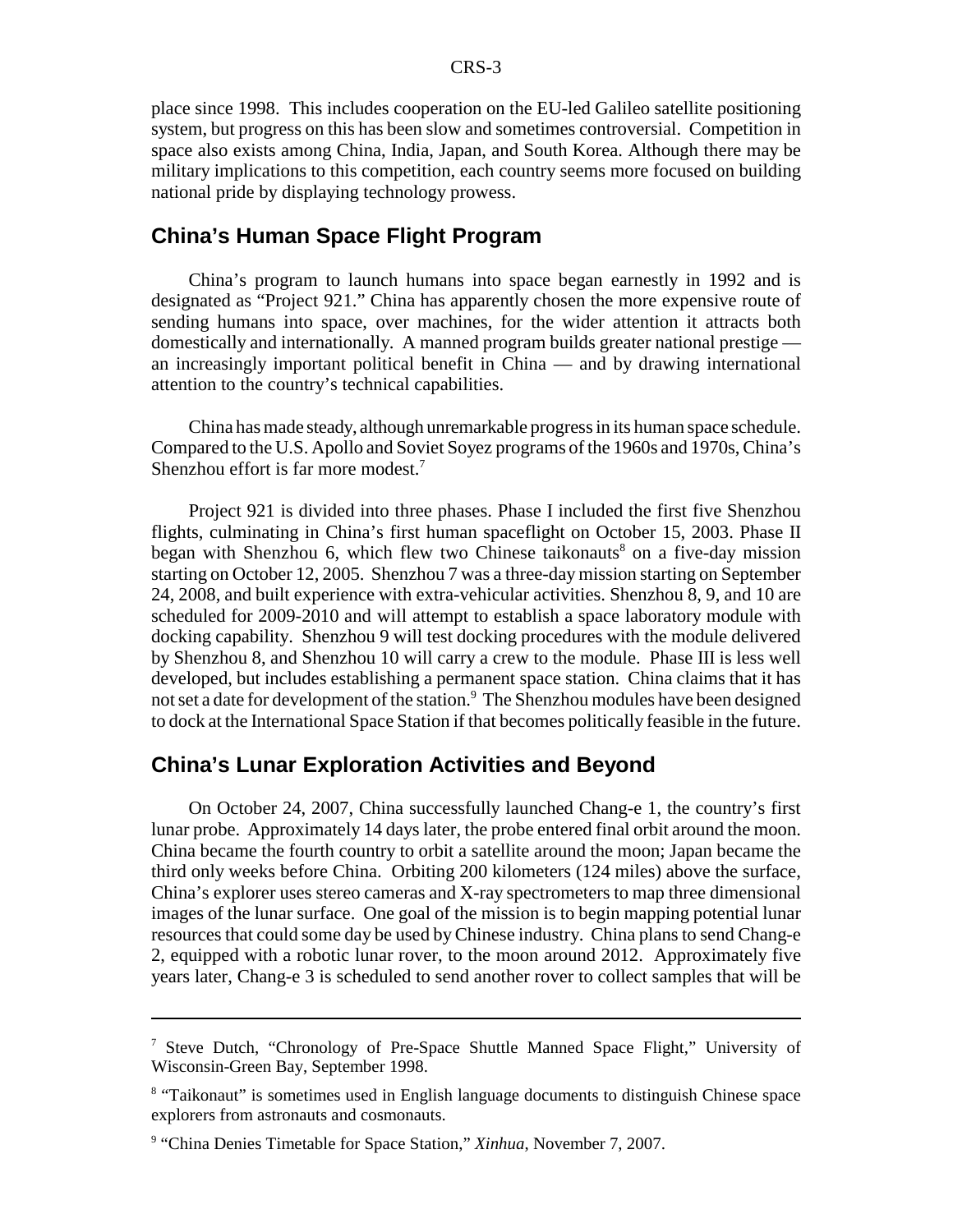returned to Earth.<sup>10</sup> After this third phase, an effort to send humans to the moon will commence, but China denies that it has a timetable for this effort.<sup>11</sup>

China also has plans to explore Mars and the outer solar system and is discussing collaboration with Russia to do so. These plans are more vague and uncertain than Program 921 and the lunar exploration.

### **U.S.-China Space Cooperation**

China and the United States have a limited history of both civilian and military collaboration in space. China has publicly pushed for more dialogue and joint activities. Mistrust of Chinese space intentions grew in the mid-1990s when U.S. companies were accused of transferring potentially sensitive military information to China.<sup>12</sup> Since then, cooperation has stagnated, often roiled by larger economic, political, and security frictions in the U.S.-China relationship.

In September 2006, NASA Administrator Michael Griffin visited his Chinese counterpart, Laiyan Sun, in China. He couched the visit as a "get acquainted" opportunity rather than the start of any serious cooperation in order to keep expectations low. No follow-on activities were announced after the trip, although the Chinese issued a fourpoint proposal for ongoing dialogue between the two organizations that stressed annual exchanges and confidence building measures.<sup>13</sup>

On January 11, 2007, China conducted its first successful anti-satellite (ASAT) weapons test, destroying one of its inactive weather satellites.<sup>14</sup> No advance notice of the test was given, nor has China yet explained convincingly the intentions of the test.<sup>15</sup> The international community condemned the test as an irresponsible act because it polluted that orbital slot with thousands of pieces of debris that will threaten the space assets of more than two dozen countries, including China's, for years.

Understanding the nuances of China's intent in conducting the test is important, but remains open to interpretation. How was the decision made to conduct a test that would contradict Beijing's publicly-held position on the peaceful use of outer space, and that would almost certainly incur international condemnation? Some speculate that the United

14 See CRS Report RS22652, *China's Anti-Satellite Weapon's Test*, by Shirley A. Kan.

 $10$  Launch dates for Chang-e 2 and 3 may depend on development of the new, heavy-lift Long March 5 booster rocket and the launch facility under construction on Hainan Island.

<sup>11 &</sup>quot;China Has No Timetable for Manned Moon Landing," *Xinhua*, October 25, 2007.

<sup>12</sup> CRS Report 98-485, *China: Possible Missile Technology Transfers under U.S. Satellite Export Policy — Actions and Chronology*, by Shirley A. Kan.

<sup>&</sup>lt;sup>13</sup> "China Offers 4-Point proposal to boost Sino-U.S. Space Co-Op," The Chinese Government's Official Web Portal, [http://www.gov.cn], September 25, 2006.

<sup>&</sup>lt;sup>15</sup> In a March 2007 press conference, Premier Wen Jiabao reiterated that the test was not directed against any one country and that China's position on the peaceful use of outer space remained unchanged. "Premier Wen Jiabao's Press Conference," Ministry of Foreign Affairs of the People's Republic of China, March 17, 2007.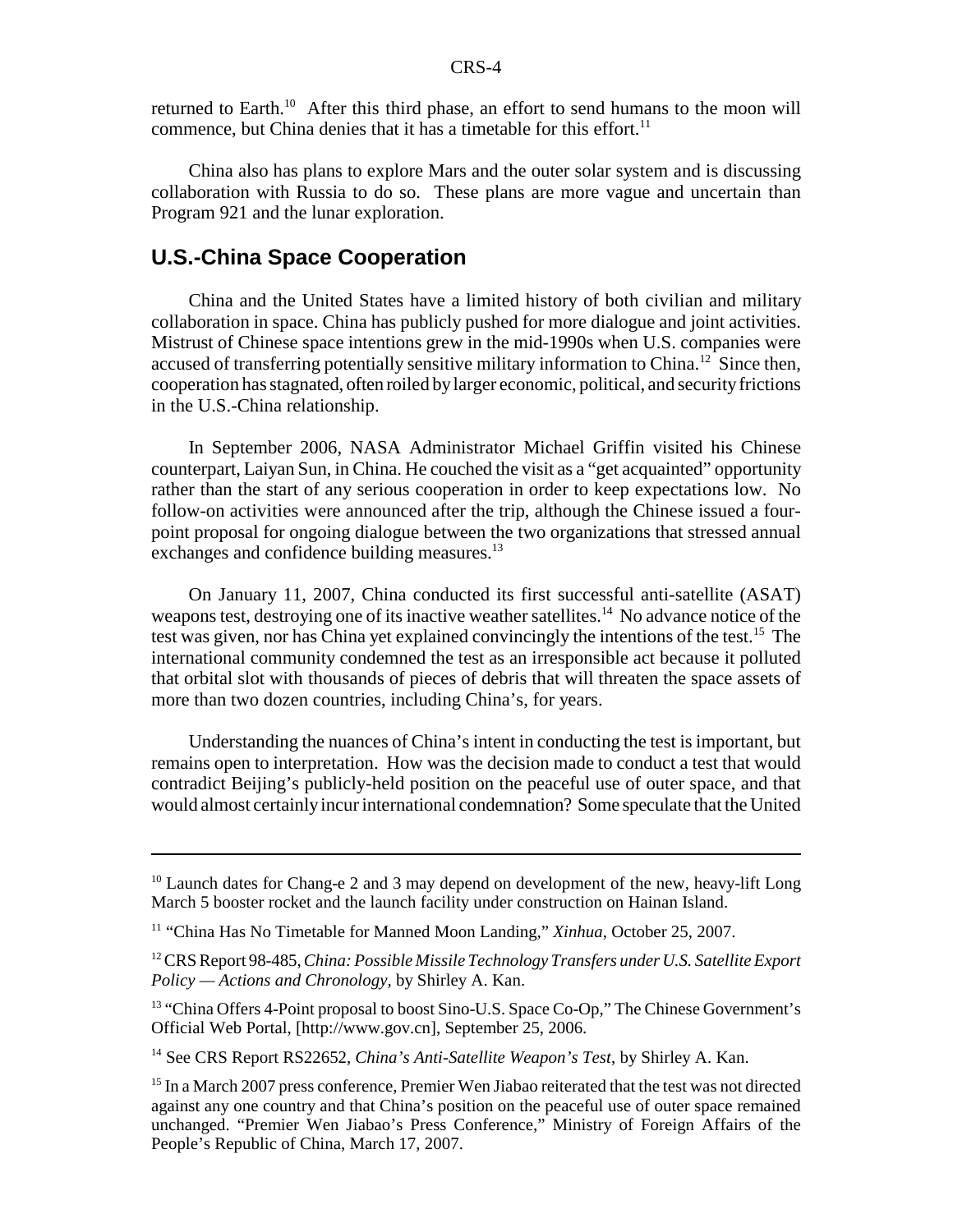States' unilateral positions encouraged China to conduct the test to demonstrate that it could not be ignored.16 In particular, the U.S. National Space Policy issued in September 2006 declares that the United States would "deny, if necessary, adversaries the use of space capabilities hostile to U.S. national interests."<sup>17</sup> Given China's apparent commitment to space, the growing U.S. dependence on space for security and military use, and Chinese concerns over Taiwan, the ASAT test may have been a demonstration of strategic Chinese deterrence.18 Others saw a more nefarious display of China's space capabilities, and a sign that China has more ambitious objectives in space.19 Still others speculate that the engineers running China's ASAT program simply wanted to verify the technology that they had spent decades developing and significantly underestimated the international outrage the test provoked.<sup>20</sup>

The Chinese ASAT test seemed to derail any movement to build on the meeting between NASA and CNSA. Some believe that China's ASAT test will continue to dampen momentum that might have been building for the two countries to expand cooperation, while others argue that it is a pressing reason to boost dialogue.<sup>21</sup>

**Challenges of Cooperating with China.** Some of the most important challenges of expanding cooperation in space with China include:

- Inadvertent technology transfer. From this perspective, increased space cooperation with China should be avoided until Chinese intentions are clearer. Joint space activities could lead to more rapid (dual-use) technology transfer to China, and in a worst-case scenario, result in a "space Pearl Harbor," as postulated by a congressionally appointed commission led by Donald Rumsfeld in 2001.<sup>22</sup>
- Moral compromise. China is widely criticized for its record on human rights and non-democratic governance. Any collaboration that improves the standing of authoritarian Chinese leaders might thus be viewed as unacceptable.

<sup>20</sup> This speculation is attributed to Joan Johnson-Freese in May 7, 2008 testimony to the Senate Committee on Commerce, Science and Transportation. D. Shiga, "Did 'Naive Engineers' Spur China's Anti-Satellite Test?" *New Scientist Space*, May 7, 2008.

<sup>&</sup>lt;sup>16</sup> William J. Broad and David E. Sanger, "Flexing Muscle, China Destroys Satellite in Test," *New York Times,* January 19, 2007.

<sup>17</sup> Office of Science and Technology Policy, *U.S. National Space Policy*, August 31, 2006.

<sup>18</sup> Eric Hagt, "China's ASAT Test: Strategic Response," *China Security*, World Security Institute, Winter 2007.

<sup>&</sup>lt;sup>19</sup> See, for example, Statement of Michael Pillsbury to the U.S.-China Economic and Security Review Commission, "Hearing on China's Military Modernization and its Impacts on the U.S. and the Asia Pacific," March 30, 2007.

<sup>&</sup>lt;sup>21</sup> Philip Saunders and Charles Lutes, "China's ASAT Test: Motivations and Implications," National Defense University, June 2007.

<sup>&</sup>lt;sup>22</sup> "Report of the Commission to Assess United States National Security Space Management and Organization," Washington, DC, January 11, 2001.